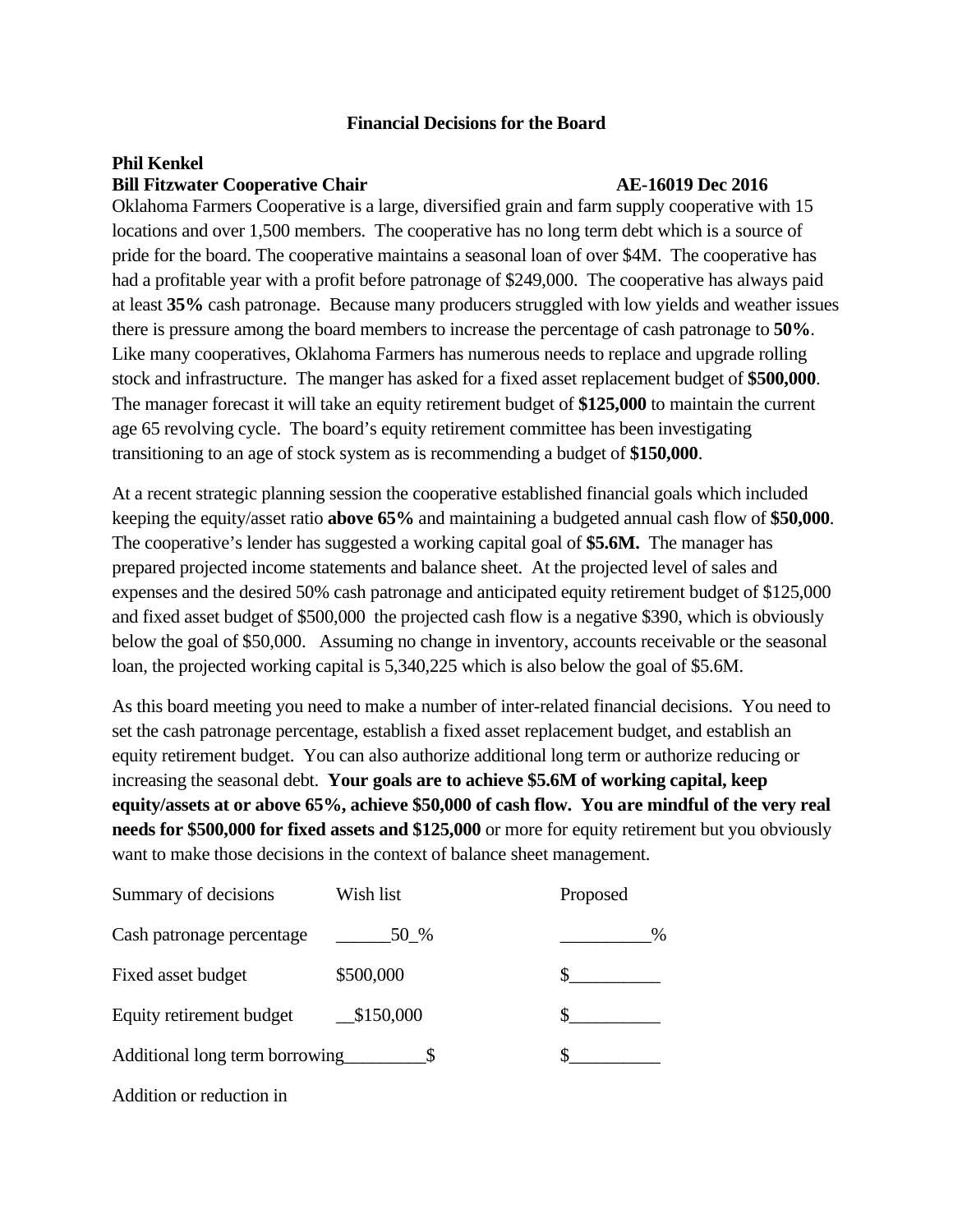Seasonal borrowing (show with + or -)

| PROJECTED INCOME STATEMENT   |
|------------------------------|
| OKLAHOMA FARMERS COOPERATIVE |

| <b>Gross Sales</b>                |                  |
|-----------------------------------|------------------|
| Grain                             | \$206,769,671    |
| Petroleum                         | \$<br>18,629,761 |
| Agronomy                          | \$16,908,155     |
| Feed                              | 1,546,054<br>\$  |
|                                   | \$243,853,641    |
| Margin Percentage                 |                  |
| Grain                             | 3.0%             |
| Petroleum                         | 4.0%             |
| Agronomy                          | 3.5%             |
| Feed                              | 8.0%             |
| <b>Gross Margin</b>               |                  |
| Grain                             | \$<br>6,203,090  |
| Petroleum                         | \$<br>745,190    |
| Agronomy                          | \$<br>591,785    |
| Feed                              | \$<br>123,684    |
| <b>Total Gross Margin</b>         | \$<br>7,663,750  |
|                                   |                  |
| <b>Operating Expenses</b>         |                  |
| Variable                          | \$<br>3,448,541  |
| Fixed                             | \$<br>2,253,809  |
| Other                             | \$<br>1,712,182  |
|                                   |                  |
| Total Operating Exp.              | \$<br>7,414,531  |
|                                   |                  |
| Profit before                     | \$<br>249,220    |
| Patronage                         |                  |
| 50%<br><b>Cash Patronage</b>      | \$<br>124,610    |
| Refund                            |                  |
| Qualified Stock                   | \$<br>124,610    |
| Refund                            |                  |
| After Tax Income                  | \$               |
|                                   |                  |
| <b>Estimate of Cash</b>           |                  |
| <b>Flows</b>                      |                  |
|                                   |                  |
| Qualified stock refund            | \$<br>124,610    |
| Depreciation                      | \$<br>500,000    |
| Principle                         | \$               |
| <b>Additional Asset Purchased</b> | 500,000<br>\$    |
| Additional short term loan        | \$               |
| Additional long term loan         | \$               |
| <b>Qualified Redemption</b>       | \$<br>125,000    |
|                                   |                  |
| <b>Cash Flow</b>                  | \$<br>(390)      |
| Cash flow goal                    | > \$50,000       |